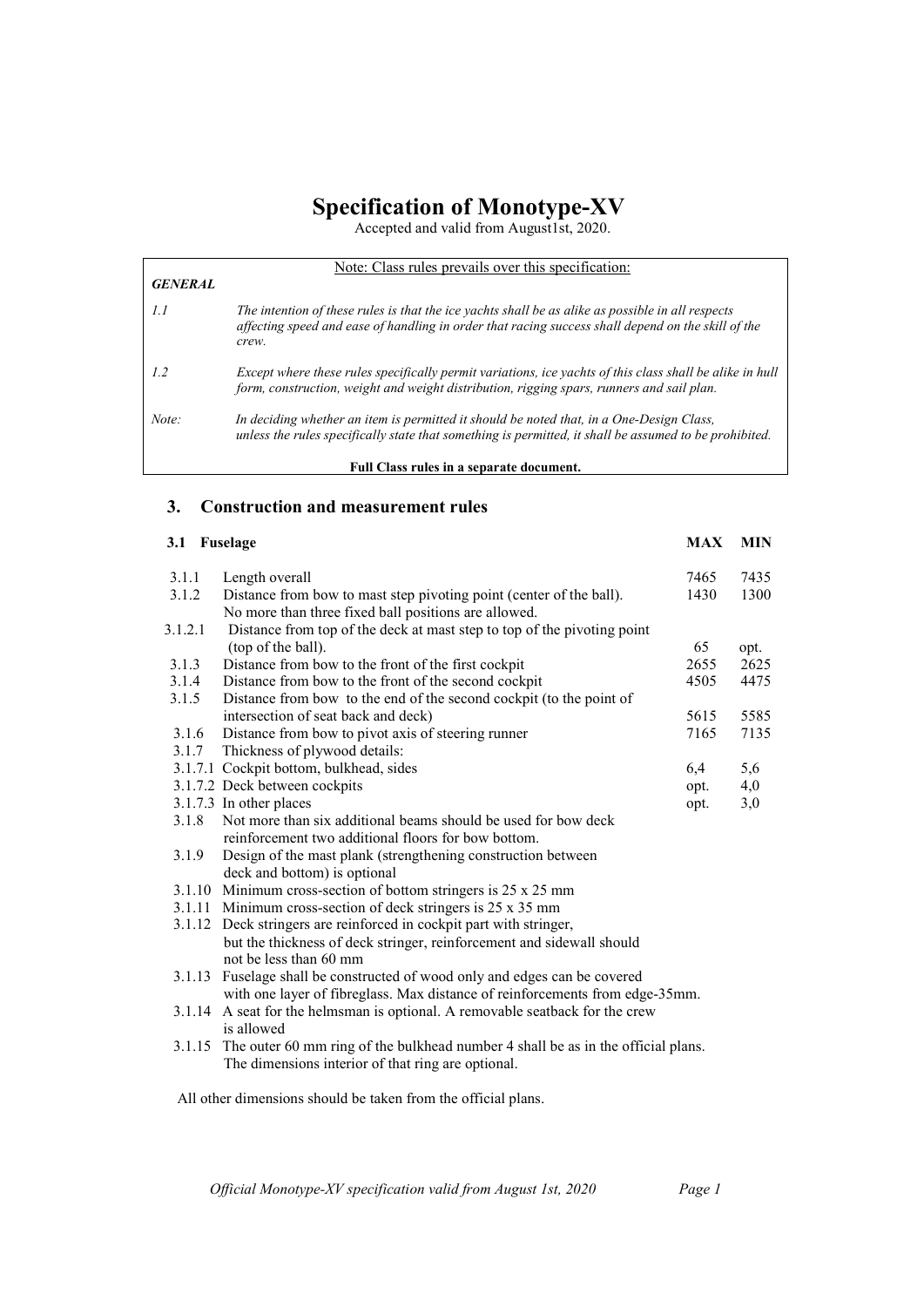| 3.2 Runner plank |                                                                                                                                                                             | <b>MAX</b> | <b>MIN</b> |
|------------------|-----------------------------------------------------------------------------------------------------------------------------------------------------------------------------|------------|------------|
| 3.2.1            | Length overall                                                                                                                                                              | 4300       | 4280       |
| 3.2.2            | Width under the fuselage                                                                                                                                                    | 258        | 252        |
| 3.2.3            | Thickness under the fuselage                                                                                                                                                | 103        | 90         |
| 3.2.4            | Width at ends                                                                                                                                                               | 228        | 222        |
| 3.2.5            | Thickness at ends                                                                                                                                                           | 43         | 37         |
| 3.2.6            | Distance from centreline to shroud plate (stay tang)                                                                                                                        | 1250       | 1230       |
| 3.2.7            | Curve                                                                                                                                                                       | 35         |            |
| 3.2.8            | Runner plank should be constructed of conifer. Non-conifer plywood<br>may be used as a reinforcement of the runner plank in the chock area.<br>Fibreglass is not permitted. |            |            |
| 3.2.9            | Construction of runner plank is optional.                                                                                                                                   |            |            |

# **3.3 Mast**

| 3.3.1    | Length overall (including hardware)                                      | 7250 | 7230 |
|----------|--------------------------------------------------------------------------|------|------|
| 3.3.2    | Width - measured 400 mm from mast heel to 4400 mm from mast heel         | 183  | 177  |
| 3.3.3    | Thickness - measured 400 mm from mast heel to 4400 mm from mast heel     | 75   | 69   |
| 3.3.4    | Distance from mast heel to the underside of the sail mark                | 7000 |      |
| 3.3.5    | Width at sail mark                                                       | 85   | 75   |
| 3.3.6    | Thickness at sail mark                                                   | 56   | 46   |
| 3.3.7    | Distance from mast heel to mast hound (load bearing point, underside     |      |      |
|          | of the hole)                                                             | 3900 | 3800 |
| 3.3.8    | Lower crosspieces must be mounted between those distances from           |      |      |
| 3.3.9    | mast heel                                                                | 2100 | 2050 |
|          | 3.3.10 Upper crosspieces must be mounted between those distances from    |      |      |
|          | mast heel                                                                | 3930 | 3830 |
|          | 3.3.11 Length of lower crosspiece                                        | 240  | 210  |
|          | 3.3.12 Length of upper crosspiece                                        | 500  | 450  |
| 3.3.13   | The bottom of the mast must be fitted with a socket that will            |      |      |
|          | pivot freely on the mast step deck ball                                  |      |      |
| 3.3.13   | Halyard fixing and positioning is free                                   |      |      |
| 3.3.14   | Mast shall be constructed of conifer. Crosspieces must be constructed of |      |      |
|          | hardwood (ash or oak). Fibreglass is not permitted.                      |      |      |
| 3.3.15   | Mast must be hollow, internal construction is optional, but the official |      |      |
|          | drawings show the minimum for a strong mast.                             |      |      |
| 3.3.16   | The profile of the mast cross-section must assume a reasonable fair and  |      |      |
|          | continuous curve.                                                        |      |      |
| 3.3.17   | Luff groove material is optional 30 mm from aft edge of the mast.        |      |      |
|          | The luff groove can be reinforced with fiberglass taping max 40 mm       |      |      |
|          | from the aft end.                                                        |      |      |
|          |                                                                          |      |      |
| 3.4 Boom |                                                                          |      |      |
| 3.4.1    | Length overall without fittings                                          | 4500 | 4480 |
| 3.4.2    | Height (in the area 800 mm from the front edge back to 4000 mm from      |      |      |
|          | the front edge). Height may be tapered outside this area.                | 123  | 117  |
| 3.4.3    | Thickness                                                                | 49   | 43   |
| 3.4.4    | Distance between the front edge of the sail mark and                     |      |      |
|          | (extension of) the aft edge of the mast                                  | 4400 | 4390 |
| 3.4.5    | Boom must be constructed of conifer                                      |      |      |
| 3.4.6    | Boom must be hollow                                                      |      |      |
|          |                                                                          |      |      |

3.4.7 Fixing of boom to mast is optional

<sup>3.2.10</sup> Fixing of runner plank to the fuselage is optional except bolts should not reeve the runner plank.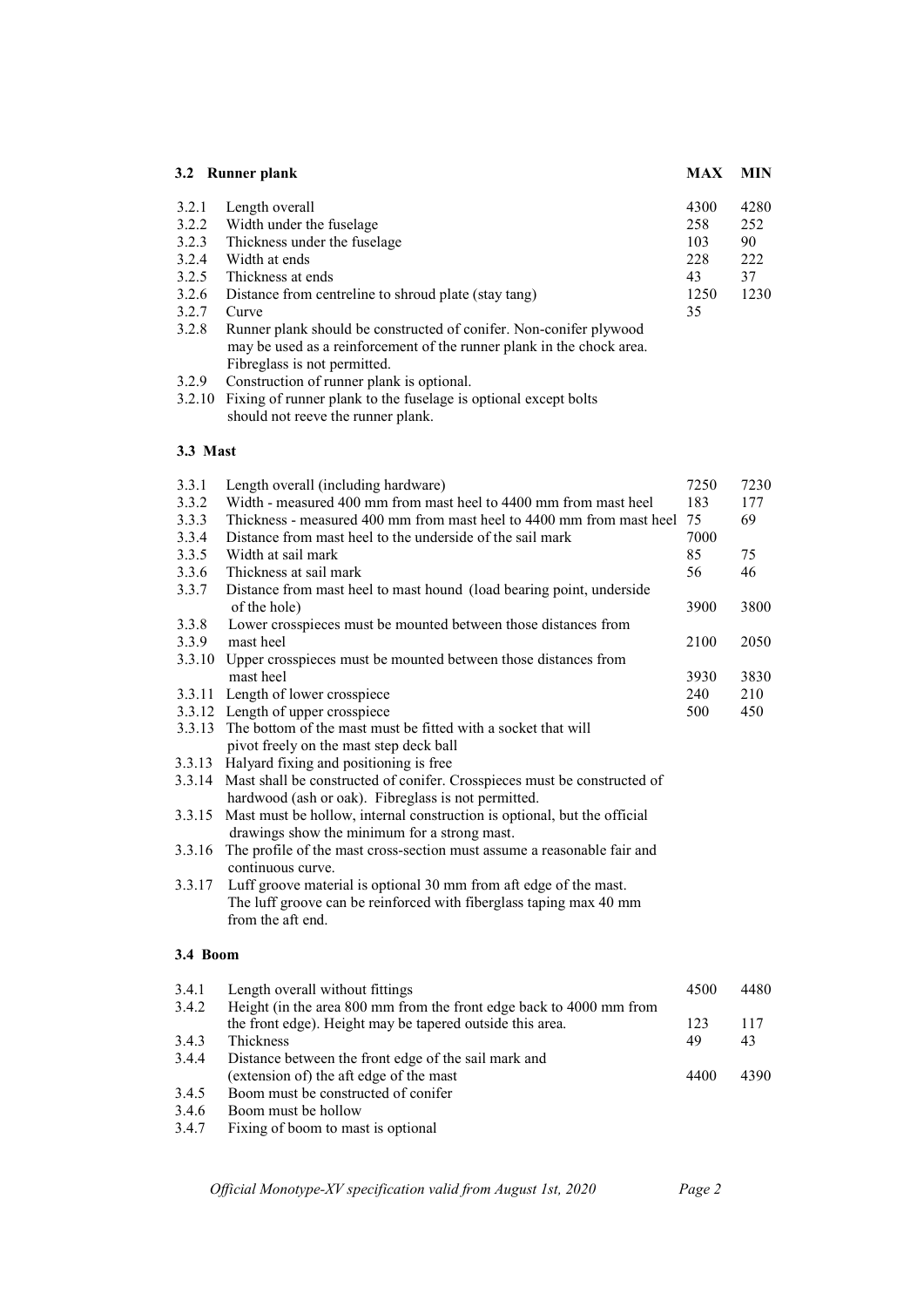| 3.4.8 |  | The profile of the boom cross-section is optional |  |
|-------|--|---------------------------------------------------|--|
|       |  |                                                   |  |

3.4 9 Fibreglass is permitted for repairs of mast, boom and runner plank, it should be with less length than 500 mm

3.4.10 Luff groove material is optional 25 mm from upper edge of the boom

#### **3.5 Runners MAX MIN**

| 3.5.1 | Steel plate type                                                                 |      |      |
|-------|----------------------------------------------------------------------------------|------|------|
|       | $3.5.1.1$ Side runners                                                           |      |      |
|       | 3.5.1.1.1 Plate thickness                                                        | 11   | 9    |
|       | $3.5.1.1.2$ Plate length                                                         | 1250 | 1130 |
|       | $3.5.1.1.3$ Plate height                                                         | 175  | 165  |
|       | 3.5.1.1.4 Distance between the front edge and centre of the bolt hole            | 785  | 755  |
|       | 3.5.1.1.5 Distance from runner upper edge to the centre of the bolt hole         | 32   | 28   |
|       | 3.5.1.1.6 Thickness (in chock area) with adjusting plates                        | 49   | 47   |
|       | 3.5.1.2 Steering runner                                                          |      |      |
|       | 3.5.1.2.1 Plate thickness                                                        | 11   | 9    |
|       | $3.5.1.2.2$ Plate length                                                         | 910  | 810  |
|       | $3.5.1.2.3$ Plate height                                                         | 175  | 140  |
|       | 3.5.1.2.4 Distance between the front edge and centre of the bolt hole            | 555  | 525  |
|       | 3.5.1.2.5 Distance from runner upper edge to the centre of the bolt hole         | 32   | 28   |
|       | 3.5.1.2.6 Thickness (in chock area) with adjusting plates                        | 49   | 47   |
| 3.5.2 | Length of the runner stiffener assembly should not be less than 80% of the total |      |      |
|       | runner length and the height of the stiffener should not be less than            |      |      |

60 mm inside the runner shock area (including steering runner)<br>3.5.2.1 Allowed materials for the stiffeners in this assembly are: steel,

Allowed materials for the stiffeners in this assembly are: steel,

wood and fibreglass. Carbon fibre is not allowed.

3.5.3 Type of steel plate is optional

3.5.3.1 The leading edge of all runners must be finished to a safe radius. Along the leading edge of the steel runner the minimum allowed thickness of the plate must be reached within 50 mm measured from the normal tangents of the leading edge.

3.5.3.2 The sharpened ice contact edge may be rounded or sharpened to an included angle of not less than 85 degrees. The camber (crown) and shape of the ice contact edge is optional. Along the sharpened ice contact edge, the rounded edge or sharpened angle is allowed to be faired to the sides of the steel providing the thickness of the steel plate is not reduced below the allowed minimum.

### **3.5.4 Wood type runners**

3.5.4.1 Hard wood shall be used (oak), fibreglass may be added

|                  | 3.5.4.2 Runner cross section profile is prismatic; of essentially constant height and |      |      |
|------------------|---------------------------------------------------------------------------------------|------|------|
|                  | thickness. But may be tapered below the minimum height outside the                    |      |      |
|                  | chock area with a maintained cross section, to a minimum height                       |      |      |
|                  | of 90 mm. The cross section can be further tapered in height and                      |      |      |
|                  | thickness over the front 350 mm and/or the aft 100 mm of the runner.                  |      |      |
| 3.5.4.3          | <b>Side runners</b>                                                                   |      |      |
| 3.5.4.3.1 Length |                                                                                       | 1535 | 1485 |
| 3.5.4.3.2 Height |                                                                                       | 175  | 165  |
|                  | 3.5.4.3.3 Thickness (without adjusting plates)                                        | 49   | 44   |
|                  | 3.5.4.3.4 Distance between the front edge and centre of the bolt hole                 | 935  | 885  |
|                  | 3.5.4.3.5 Distance from runner upper edge to the centre of the bolt hole              | 32   | 28   |
|                  | 3.5.4.4 Steering runner                                                               |      |      |
| 3.5.4.4.1 Length |                                                                                       | 1115 | 1065 |
| 3.5.4.4.2 Height |                                                                                       | 150  | 140  |
|                  | 3.5.4.4.3 Thickness (without adjusting plates)                                        | 49   | 44   |
|                  | 3.5.4.4.4 Distance between the front edge and centre of the bolt hole                 | 665  | 615  |
|                  | 3.5.4.4.5 Distance from runner upper edge to the centre of the bolt hole              | 32   | 28   |
|                  |                                                                                       |      |      |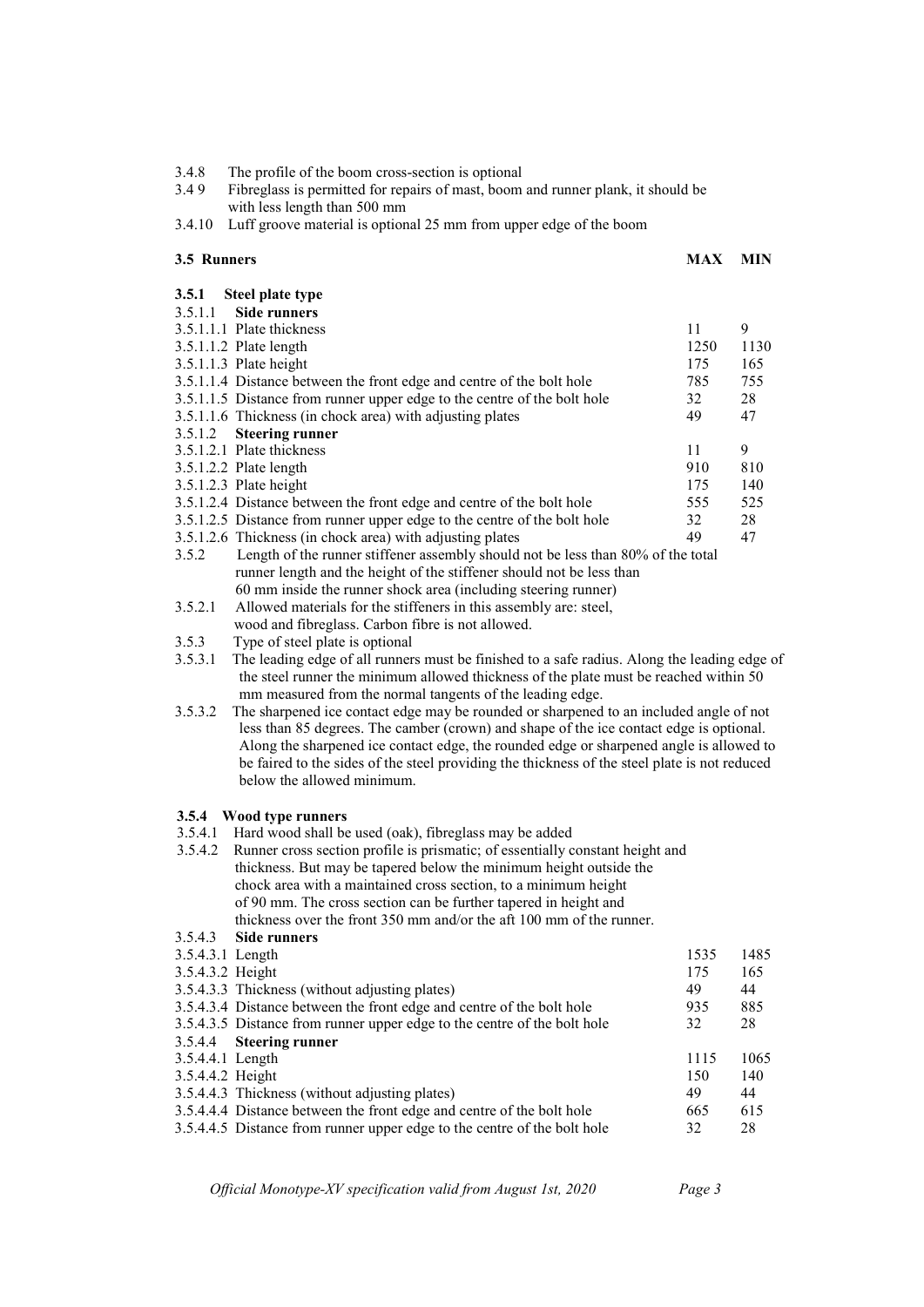| 3.5.5            | The front upper edge of all runners should have minimum 15 mm radius                                                                                                   |            |            |
|------------------|------------------------------------------------------------------------------------------------------------------------------------------------------------------------|------------|------------|
| 3.5.6<br>3.5.6.1 | <b>Runner base and cut</b><br>Longitudinal distance from pivot axis of steering<br>runner to connecting line between pivot axis of side                                |            |            |
|                  | runners measured right-angle                                                                                                                                           | 4910       | 4890       |
| 3.5.6.2          | Lateral distance between side runner edges below pivot axis (to be<br>measured in sailing trim excluding ballast and sailors)                                          | 4059       | 4037       |
| <b>3.6 Sail</b>  |                                                                                                                                                                        | <b>MAX</b> | <b>MIN</b> |
|                  | Definitions: Head point is the intersection of a (n extended) line along the<br>luff, outside of the boltrope with its perpendicular, touching the top of the<br>sail. |            |            |
|                  | Tack point is the intersection of a (n extended) line along the luff, outside<br>of the boltrope with a (n extended) line along the foot, outside of the<br>boltrope.  |            |            |
|                  | Clew point is the intersection of a (n extended) line along the leech, with<br>a (n extended) line along the foot, outside of the boltrope.                            |            |            |
| 3.6.1            | Material shall be woven polyester                                                                                                                                      |            |            |
| 3.6.2            | Length of luff, head point to tack point                                                                                                                               | 6850       | 6600       |
| 3.6.3            | Length of foot,, tack point to clew point                                                                                                                              | 4400       | 4220       |
| 3.6.4            | Length of leech, head point to clew point                                                                                                                              | 6800       | 6600       |
| 3.6.5            | There shall be two girth measurements including bolt<br>rope to be determined by folding the sail in quarters, using the defining                                      |            |            |
|                  | points to determine 3/4 points of luff and leech, and half points of luff                                                                                              |            |            |
|                  | and leech. Using these points on luff and leech, three quarter girth                                                                                                   |            |            |
|                  | measurement shall be1320 mm or less, half girth measurement 2450mm                                                                                                     |            |            |
|                  | or less.                                                                                                                                                               |            |            |
|                  | 3.6.5.1 Concavities in the leech shall be maximum 1% of the distance between battens.                                                                                  |            |            |
| 3.6.6            | The sail shall be constructed with five batten pockets.<br>All five batten pockets and battens shall be full length of the sail width                                  |            |            |
| 3.6.7            | Batten pockets shall lie in horizontal position                                                                                                                        |            |            |
| 3.6.8            | Batten material structural characteristics are optional                                                                                                                |            |            |
| 3.6.9            | Batten pocket width is 85 mm or less                                                                                                                                   |            |            |
| 3.6.10           | Distance between centre lines of batten pockets,<br>with the top batten no closer to the top than 1040.                                                                | 1080       | 1040       |
| 3.6.11           | The head width, outside of boltrope to leech shall be 145 or less                                                                                                      |            |            |
| 3.6.12           | Sail may have two rows of reef points                                                                                                                                  |            |            |
| 3.6.13           | National letter(s), yacht number and insignia "XV" shall be affixed<br>on upper part on both sides of the sail, the colour of the material used                        |            |            |
|                  | should contrast with the sail and be a minimum of 350 mm high.                                                                                                         |            |            |
| 3.6.14           | A window in the sail is required. The window may be any shape and                                                                                                      |            |            |
| 3.6.15           | placed in several sections. Sizes in square centimeters                                                                                                                | 9000       | 2000       |
|                  | A monotype sail is set with the luff boltrope in the luff groove in the mast<br>and the foot boltrope in the groove in the boom.                                       |            |            |
| 3.7 Rigging      |                                                                                                                                                                        |            |            |
| 3.7.1            | Forestay shall be steel cable 7 mm or more in diameter                                                                                                                 |            |            |
| 3.7.2            | Shrouds shall be steel cable 6 mm or more in diameter                                                                                                                  |            |            |
| 3.7.3            | All other stays and steel cables shall be 3mm or more in diameter                                                                                                      |            |            |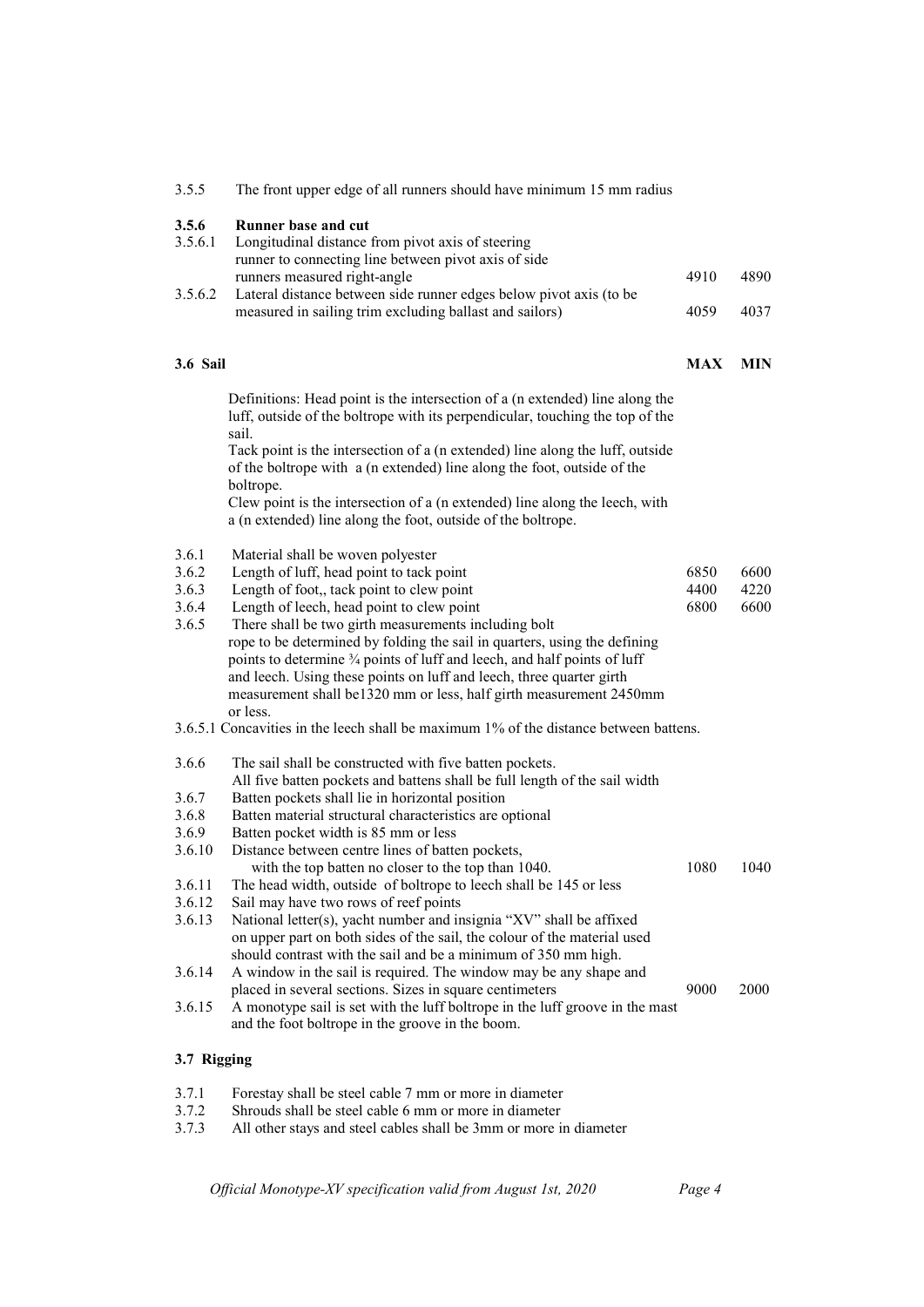| 3.7.4 The sheet should have number of sheaves. |  |
|------------------------------------------------|--|
| 3.7.5 Material of sheet blocks is optional.    |  |

3.7.6 Two sheet cleats may be installed. Material of sheet cleats is optional.

#### **3.8 Fittings**

| Length of chock<br>Height of chock<br>Width of runner slot at the smallest dimension where the chock comes<br>in contact with the side of the runner or stiffening element<br>Distance from lower edge of the chock to the<br>centre of the bolt hole<br>Construction of side chock is optional<br><b>Steering</b><br>Steering wheel diameter | 342<br>103<br>49<br>32<br>opt. | 338<br>97<br>47<br>28<br>400 |
|-----------------------------------------------------------------------------------------------------------------------------------------------------------------------------------------------------------------------------------------------------------------------------------------------------------------------------------------------|--------------------------------|------------------------------|
|                                                                                                                                                                                                                                                                                                                                               |                                |                              |
|                                                                                                                                                                                                                                                                                                                                               |                                |                              |
|                                                                                                                                                                                                                                                                                                                                               |                                |                              |
|                                                                                                                                                                                                                                                                                                                                               |                                |                              |
|                                                                                                                                                                                                                                                                                                                                               |                                |                              |
|                                                                                                                                                                                                                                                                                                                                               |                                |                              |
|                                                                                                                                                                                                                                                                                                                                               |                                |                              |
|                                                                                                                                                                                                                                                                                                                                               |                                |                              |
|                                                                                                                                                                                                                                                                                                                                               |                                |                              |
| Diameter of hawser reel                                                                                                                                                                                                                                                                                                                       | 40                             | 35                           |
| Diameter of steering runner sector                                                                                                                                                                                                                                                                                                            | opt.                           | 380                          |
| Height of steering chock                                                                                                                                                                                                                                                                                                                      | 95                             | opt.                         |
| Distance from the lower edge of the steering runner chock to the                                                                                                                                                                                                                                                                              |                                |                              |
| centre of the bolt hole                                                                                                                                                                                                                                                                                                                       | 27                             | 23                           |
| Steering chock axis diameter                                                                                                                                                                                                                                                                                                                  | opt.                           | 27                           |
|                                                                                                                                                                                                                                                                                                                                               |                                |                              |
| Diameter of steering chock steel cable shall be 3 mm or more                                                                                                                                                                                                                                                                                  |                                |                              |
|                                                                                                                                                                                                                                                                                                                                               |                                |                              |

- **3.8.3** Constructions and dimensions of fittings not fixed in these specification are optional.<br>3.8.4. Fibreglass, light metals an
- **3.8.4.** Fibreglass, light metals and their alloys are prohibited except current rules permit the usage.

# **3.9. Weight**

 The minimum weight of a complete monotype-XV without ballast and crew should be 205 kg. Complete Monotype-XV should consist of: -fuselage with all hardware, blocks; -mast with stays hardware and halyard used while sailing; -runner plank with hardware; -runners -one set -sail with five battens

# **4. Additional rules**

### 4.1 **Ballast**

 he use of ballast during competition is allowed and it should be installed in the cockpit. Ballast placed outside the cockpit can be used during speed races only and should be fixed properly. Sand, lead or steel shot is recommended for ballast. The use of big separate heavy things is prohibited.

#### 4.2. **Crew.**

During competition the crew may be one or two persons.